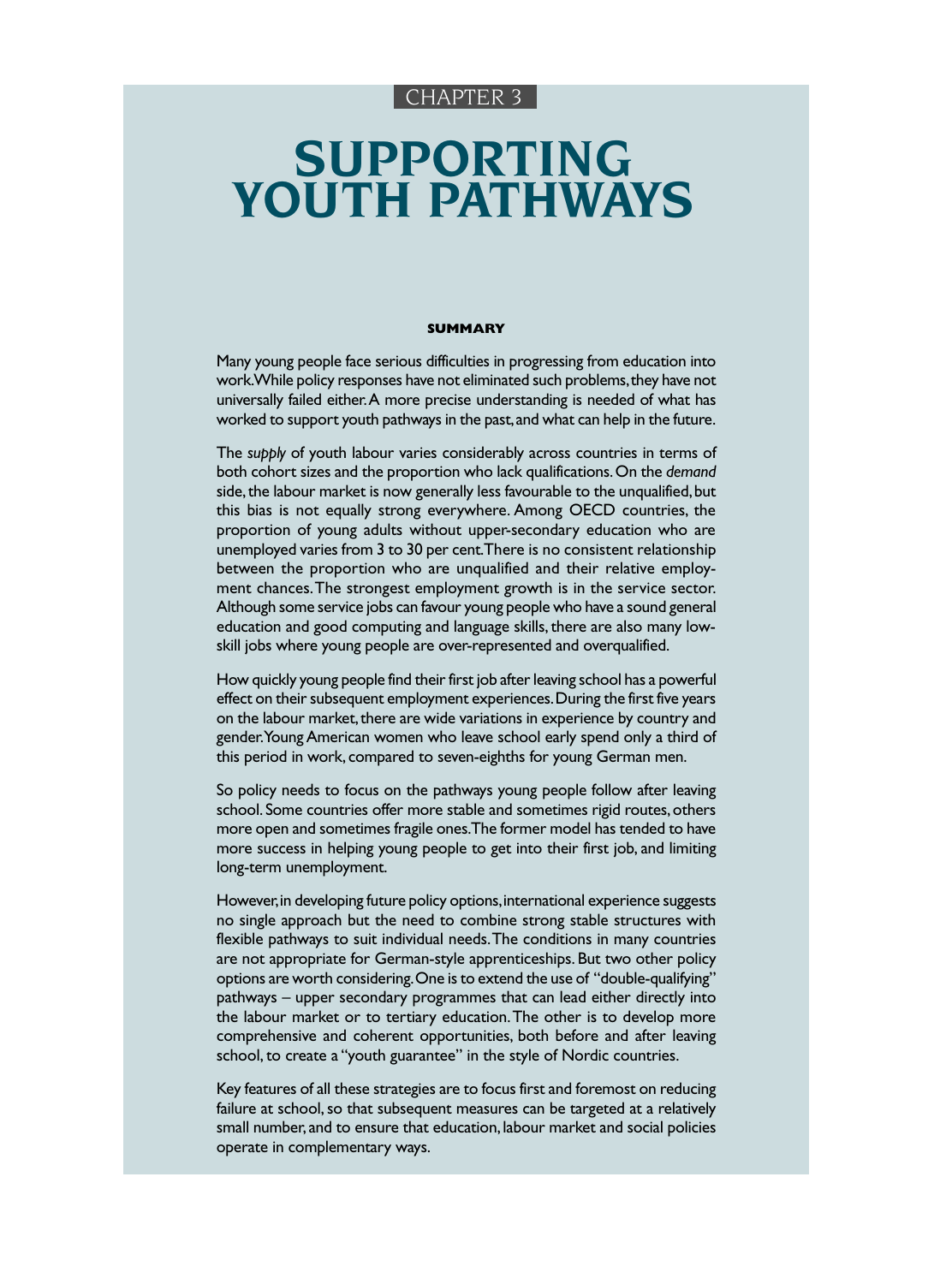#### 1. **INTRODUCTION**

The problems facing people in their late teens and early 20s are high on the policy agenda in OECD countries. There is particular concern that significant numbers of young people do not succeed in education, have trouble in gaining stable employment and face social and economic marginalisation.

There is a common perception that youth policy measures have not succeeded. But concerns about current youth problems and the assumption that past policies have failed are often based on rather broad and ambiguous evidence. A more precise, objective analysis of the situation facing today's young adults shows that their situation is highly variable, and that certain policies have indeed helped them.

This chapter presents an overview of:

- the context in which young people come onto the labour market;
- the change in the employment opportunities that they encounter when they get there;
- the different pathways that they take in moving from education into work; and
- the policy measures that have most effectively helped them to do so.

This analysis considers the importance to young people of educational outcomes and of labour market conditions, but also draws attention to the dynamics of the transition from education to employment. Young people must follow often lengthy, individualised pathways between full-time education and full integration into work and adult society. The structure and level of support that they get in this process is a key policy issue, even though overall, policy needs to give high priority to reducing the risk of failure in education itself.

# 2. **YOUNG PEOPLE ENTERING THE LABOUR MARKET**

In most OECD countries, compulsory schooling finishes at the age of 15 or 16 years. But transition to the labour market takes place over a wide span of ages, typically from the late teens to the midtwenties.1 Youth policy is therefore commonly directed to approximately the 15-24 age group, while recognising that many problems related to social and economic integration have their roots much earlier in the education and social systems.

Two general characteristics of the youth population help to set the context of their experiences: their numbers and their education levels. These factors influence the "supply side" of the labour market.

# *Cohort sizes*

About 160 million of the 1.1 billion people in the OECD's 29 Member countries are aged between 15 and 24. This youth cohort shrank by about 3 per cent in the ten years to 1998, but the countries varied widely around the average. In some there was a big drop – of around 20 per cent or more in Denmark, Germany, Italy, the Netherlands, Norway and the United Kingdom. On the other hand, the youth cohort grew appreciably in the Czech Republic, Hungary, Mexico, Poland and Turkey. Overall it is forecast to decline by a further 4 per cent by 2008.

Even more striking than country differences in trends in youth numbers is the variation in the youth share of the total population. Just 9 per cent of Swiss people and around 12 per cent of the Belgian, Danish, German, Dutch, Norwegian, Swedish and United Kingdom populations are aged 15-24. This contrasts with 18 per cent in Ireland and over 20 per cent in Mexico and Turkey. Figure 3.1 shows that in almost all cases, countries with higher than average income per head have smaller than average youth populations, and vice versa. In principle this permits the former to spend more per capita on services for young people – subject to their ordering of spending priorities. It also implies that the relatively low-income countries face particular difficulties in meeting the needs of their young people.

The size of the youth cohort can influence on the one hand the resources that governments spend on initial education and training and, on the other, the competition that young people face for entry-level jobs. Where the youth population is shrinking, there may be pressure on governments

<sup>1.</sup> On average in OECD countries, a quarter of the population leave education, or mix it with work, by the age of 17, and the majority are in work but not studying by the age of 23: see *OECD (1996a), Education at a Glance - Analysis*, p. 45.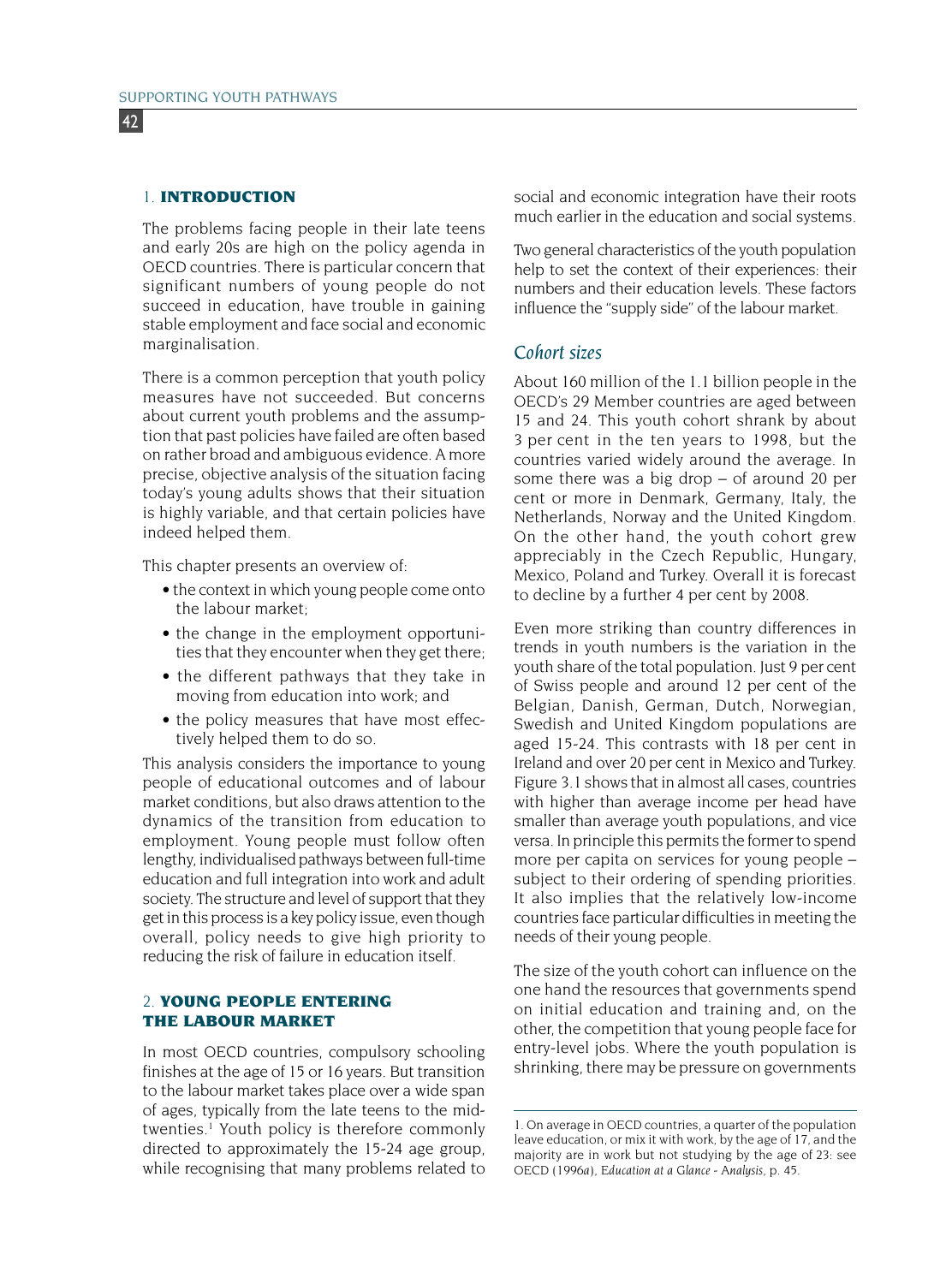

## Figure 3.1 **Youth population and GDP per capita**

*Sources:* Projections based on the United Nations population database and OECD (1997*a*). *Data for Figure 3.1: page 78.*

to reduce overall education and training expenditure, especially where there is growth in the retired population, which pushes up pension and healthcare costs. However, where education spending is maintained or not reduced proportionately to the fall in youth numbers, per capita spending on young people will rise. Norway, for example, took advantage of such a "demographic dividend" to fund reforms to upper secondary education that were introduced in 1994. Demands on government spending on youth services are a function not only of the cohort's size but also of its composition. The needs are likely to be greater, for example, in countries where the youth cohort contains a high proportion of recently arrived migrants, or groups disadvantaged by social background or geography.

The degree to which young people in small cohorts benefit from reduced competition for jobs is influenced by what is happening elsewhere on

the labour market. The overall age structure of the population and employment practices with respect to older workers are significant. Potentially, young people can be better placed to obtain jobs where youth are relatively few in number. The danger in this situation is that easier immediate job prospects may encourage a long-term underinvestment in skills, which would harm the economy. Conversely a larger youth population, combined with effective educational investment and the removal of barriers to youth employment, can invigorate the labour market through an increasing number of new entrants with enthusiasm and fresh, relevant skills.

However, the effect of demographic factors on young people's transition to work should not be over-emphasised. Despite declines in the size of the youth cohort in most OECD countries, and strong growth in sectors that employ large numbers of young people (such as retail trade,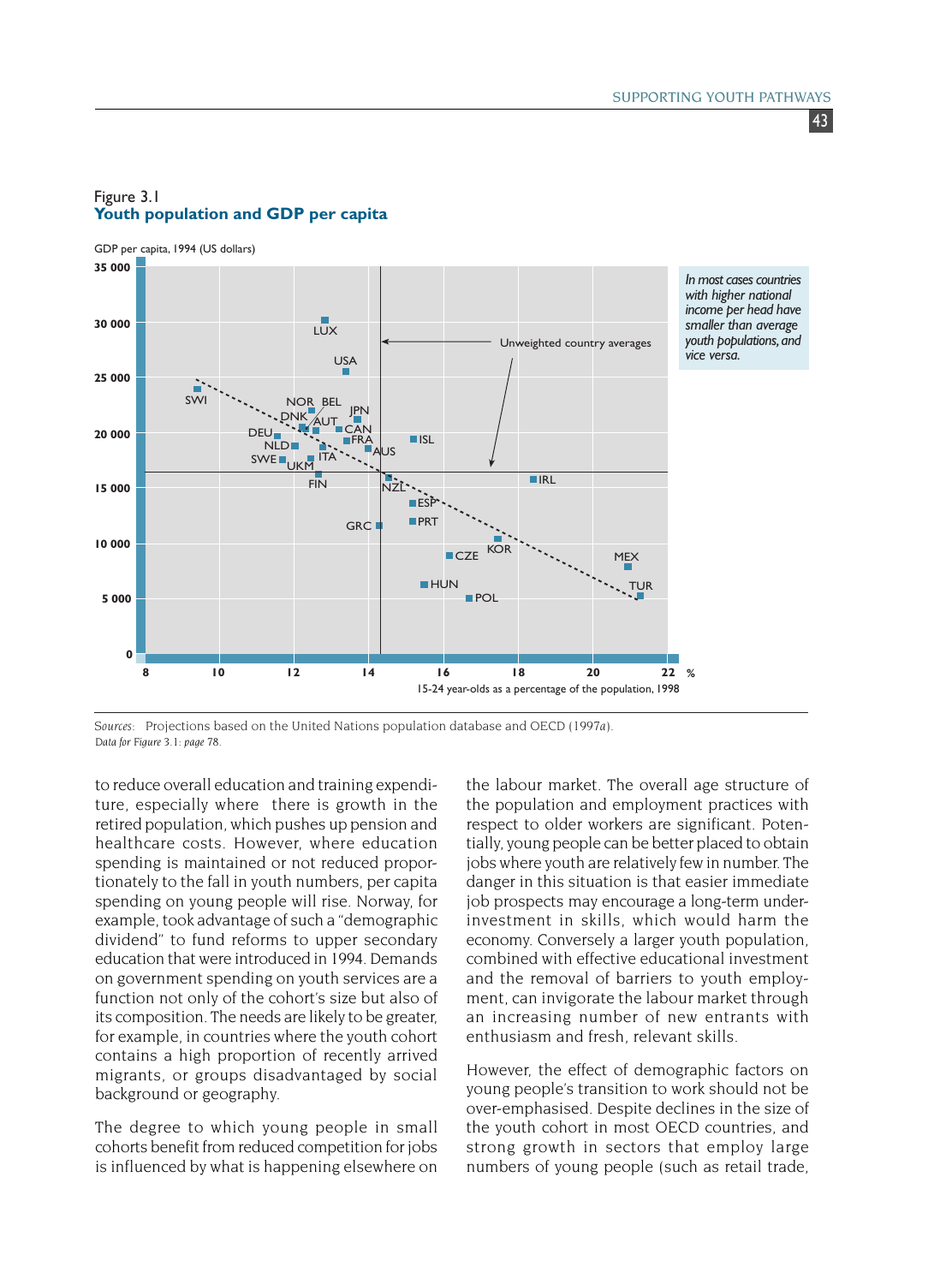hospitality and tourism), the relative employment and earnings positions of young people have tended to decline between the mid-1980s and the mid-1990s (OECD, 1996*b*).

# *Low qualification levels*

A major preoccupation of policy makers is those who lack educational qualifications. Young people who face the greatest risks are those who struggle in education from an early age and have at the most limited and intermittent engagement with further learning after the minimum leaving age. Educational attainment is becoming increasingly important, relative to other factors, in shaping young people's life chances. Research shows that the direct influence of factors like social class, ethnicity and gender on economic and social success is declining. These factors remain important, but their impact is increasingly operating via their influence on access to, and success in, education.

The main focus of concern is on those who enter the labour market directly from secondary school, especially those who lack qualifications either for further study or access to an apprenticeship place or a job. (The particular problems faced by the high proportion of disabled young people who lack post-compulsory qualifications are discussed in OECD, 1997*c.*) The propensity to leave school before completing upper secondary education relates to available job opportunities, but also to social factors, to individual attitudes towards education, and to the structure of linkages between education and the labour market.

The influence of these factors varies among countries. In Australia, for example, research indicates that young people leave school early mainly because they dislike its atmosphere and content, and despite the fact that unemployment among early school leavers is very high. In Portugal, by contrast, those who leave without upper secondary qualifications are actually less likely to be unemployed than the betterqualified. It seems that the Portuguese labour market is still able to absorb young people with low levels of formal qualifications, although the country does experience a relatively high rate of emigration of lower-skilled young workers.

There is concern, though, about the long-term prospects of such young people in an increasingly dynamic economy.

As shown in Figure 3.2, the proportion of young people who have not completed upper secondary education is still substantial in many countries, although there is wide variation. On average, almost one in four (24 per cent) of 20-24 year-olds lack qualifications beyond the end of compulsory schooling – ranging from over one in two in Turkey and Portugal to less than one in ten in Norway, the Czech Republic and Korea.

The number of young people without upper secondary qualifications has been declining across OECD countries during the 1990s, but unevenly. In some countries that began the decade with particularly high numbers of unqualified young adults, the fall has been striking – by the equivalent of one-third of the total cohort in Ireland and Portugal, and one quarter in Italy, from 1989 to 1995. But in countries with relatively well-qualified young people in 1989, the fall has been more modest.

One interesting feature of this population of young adults with low qualifications is that in most countries it is composed unevenly of men and women – but the imbalance is not always in the same direction (see data for Figure 3.2 in the statistical annex, p.78). In nine countries, at least 5 per cent more of the young male population than of the young female population has low qualifications. In five countries the reverse applies. Measures to reform school curricula and teaching approaches, as well as measures to change general social attitudes, have been attempted to ensure that early school leavers are not concentrated along gender lines. These have yet to be effective in many countries. It is apparent, however, that there is a strong relationship between the incidence of low qualifications and the extent of gender differences. Where very few young people have low qualifications, the difference between males and females in the extent to which each group possesses low qualifications is low. Where very many young people emerge from education with low qualifications, the differences in attainment levels between males and females are likely to be considerable.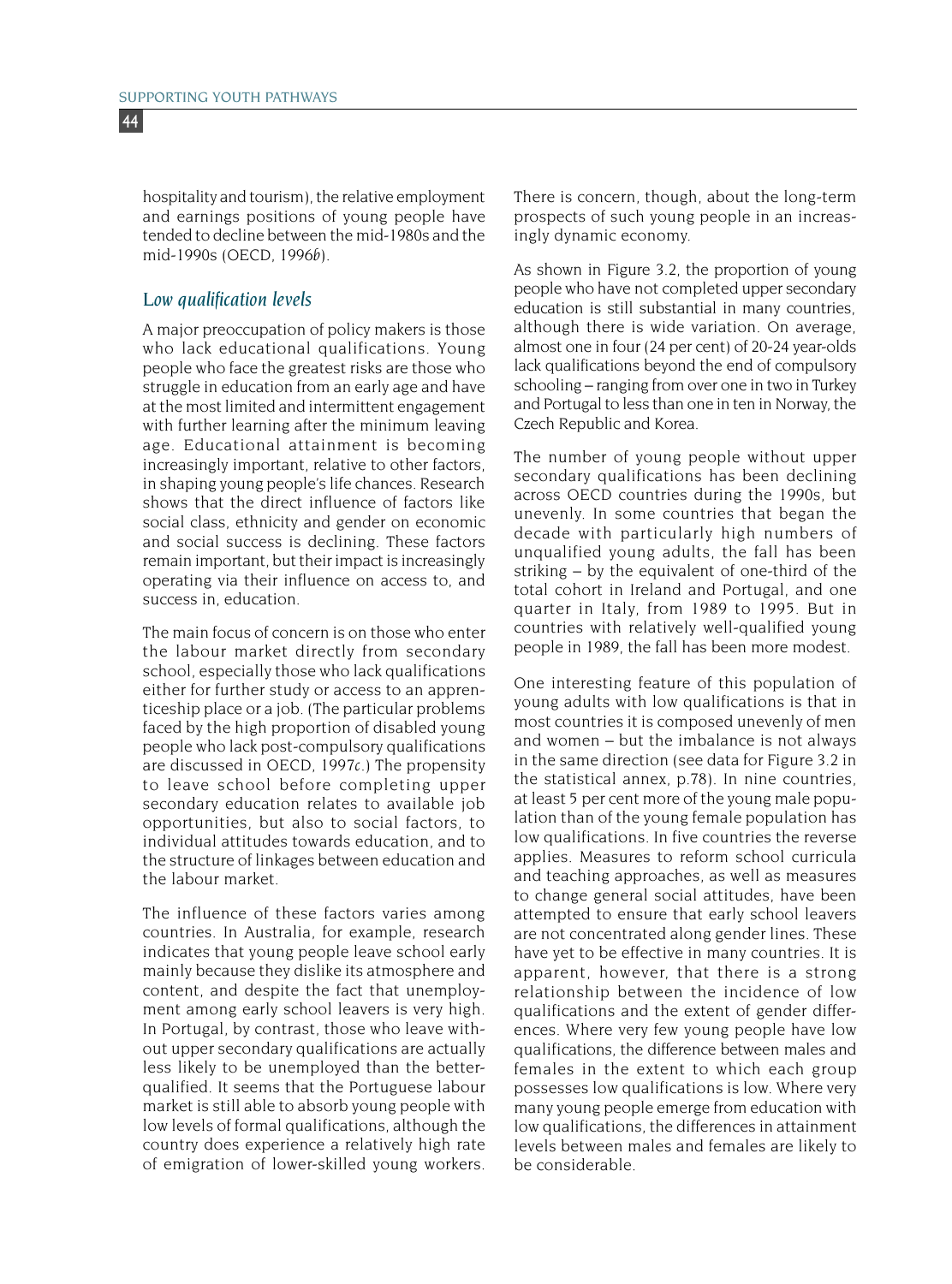## Figure 3.2 **Young people with low educational qualifications**

Percentage of 20-24 year-olds whose highest level of educational attainment is lower secondary school, 1989 and 1995



*Source:* OECD Education Database. *Data for Figure 3.2: page 78.*

## 3. **CHANGING EMPLOYMENT OPPORTUNITIES**

Although not all youth policy issues revolve around the labour market, the problems associated with finding and holding jobs should not be underestimated. Among other things, the difficulty of finding work can lead to excessively extended periods in formal education and prolonged dependency. Difficulties in finding a job during the period immediately after leaving school can have a significant impact on the chances of young people settling into the labour market in the succeeding years.

Nearly all OECD countries experienced falling participation in employment by young people between the mid-1980s and the mid-1990s. The proportion in employment fell from 44 per cent to 35 per cent of 18-year-olds, and from 68 per cent to 59 per cent of 22-year-olds (OECD, 1996*a*). Much of this reduction can be explained by falling labour force participation as the result of rising educational participation. But young people's employment opportunities are changing in other ways. For example, in many countries it is now

more common than previously to combine work with study, and to do this other than through traditional pathways such as apprenticeship. In Australia, Canada, Denmark, the Netherlands, the United Kingdom and the United States, 20 per cent or more of all 16-19 year-old students are also workers (OECD, 1996*a*).

In some countries concern is expressed at the growing incidence of involuntary part time, temporary or other forms of insecure employment by young people once they leave full-time education, although the extent of this is not easy to measure. It is clear, however, that in some countries the extended periods spent by school leavers in part-time and temporary employment as well as unemployment can have negative effects on longer-term careers (OECD, 1998*b*).

Although this complex new youth labour market defies simple description, three relevant features are analysed below: the job prospects of young people with low qualifications; the actual experiences of this group in the years immediately after leaving school; and changes in the industries in which young people are working.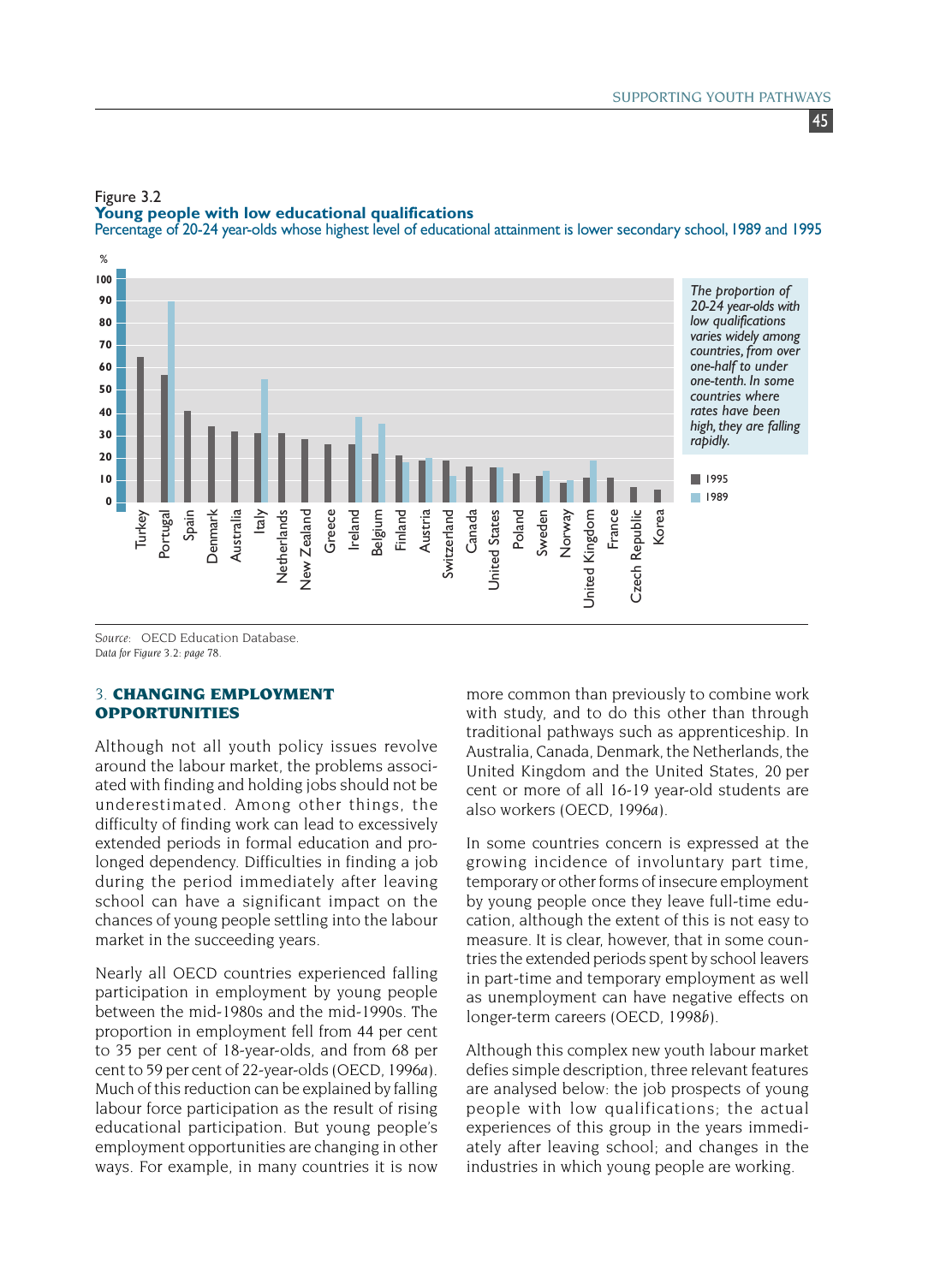# *Prospects for the poorly-qualified*

In virtually all OECD countries young people are entering labour markets in which the level of demanded skills and qualifications is rising, and where those without marketable skills or recognised qualifications find it increasingly difficult to compete for work. Data from a group of 14 countries, spanning the 1980s and 1990s, shows that in the labour force as a whole employment among those with no more than a lower secondary level of education declined at an average rate of 2 per cent a year, amounting to a substantial total change over the decade (OECD, 1997*b*).

Figure 3.2 above showed that the proportion of young people with no more than lower-secondary education varies widely among countries. Figure 3.3 shows that the disadvantage that this confers is also highly variable: in Finland, France, Ireland, Italy and Spain about a quarter or more of poorly qualified young adults were unemployed in 1995; in Austria and Korea, only 6 per cent or less. How does the size of the unqualified population affect the prospects of its members? On the one hand educational norms can affect employers' attitudes to low qualifications: if having a high school diploma or a vocational qualification becomes the norm, those without one seem all the less employable. This seems to be the case in countries such as France where only around 10 per cent of 20-24 year-olds have low qualifications, and high levels of general unemployment mean that they face strong competition for jobs. On the other hand, the availability of unskilled jobs will affect the prospects of the unqualified. If the pool of such jobs is limited, a large supply of

#### Figure 3.3





*Source:* OECD Education Database. *Data for Figure 3.3: page 78.*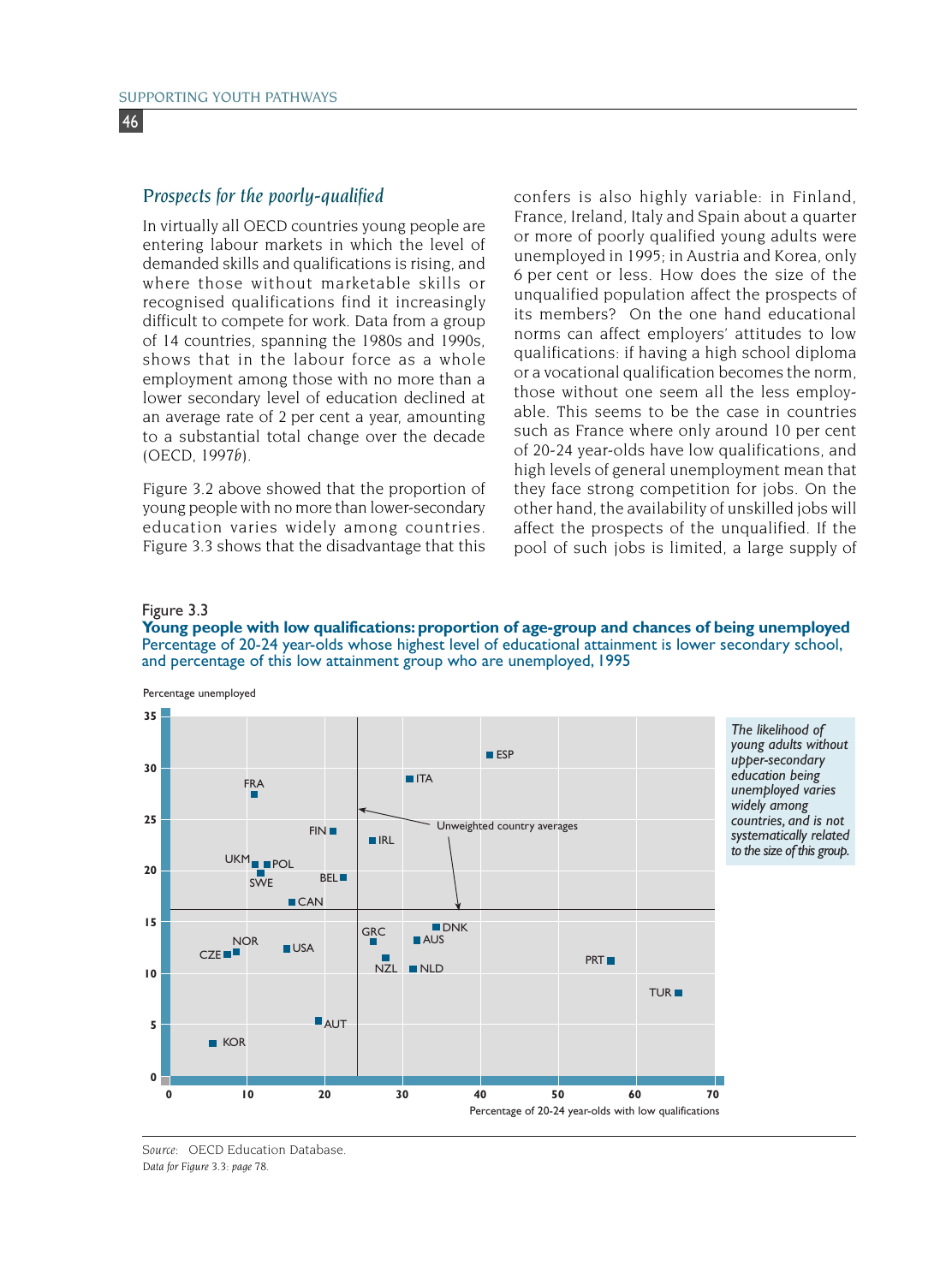unqualified young people might make it hard for each individual to compete for the available work. However, if such jobs are more plentiful, as appears to be the case in a country like Portugal, the problems of job seekers with low qualifications will be reduced somewhat.

Overall, there appears to be no systematic relationship between the proportion of lesseducated young people (shown on the horizontal axis of Figure 3.3) and their likelihood of being unemployed. So for example the 31 per cent of young adults with low educational attainment in Italy were three times as likely to be unemployed as the 31 per cent of low-qualified young adults in the Netherlands. The same applies for pairs of countries where the rates of low educational attainment were below average; for example, French 20-24 year-olds without upper-secondary education were twice as likely to be unemployed as Norwegian ones.

So the variation in the fortunes of the lowqualified is not purely a function of their numbers: other explanations must be sought. One interesting observation is that most of the countries in which those with low qualifications suffer the least unemployment place strong emphasis on young people obtaining recognised vocational qualifications immediately after the end of compulsory schooling. This is true of Austria, the Netherlands and Norway, which are also countries in which employers and trade unions are actively involved with government in setting the curriculum and certification frameworks for such qualifications, and in negotiating their labour market value. An intriguing question is why, in countries that place a high value on coherent qualifications for employment, young people without such qualifications should have low unemployment rates.

# *Making a start in the job market*

Given that employers use both qualifications and experience to select workers, early school leavers are at a double disadvantage. They tend to spend a relatively long time searching for a first job and they are more likely to end up with work of poor quality. Although low-pay jobs can be a stepping stone to better employment, the evidence suggests that such jobs are often only temporary, and that especially the unqualified young person soon returns to the unemployment pool.

Yet not all those who leave school before completing upper secondary education are necessarily at risk in the labour market. The greatest problems face those who do not subsequently enrol in further education, and who are unemployed or outside the labour force altogether. What happens in the first year after leaving school is particularly important. Longitudinal data analysed for Australia, France, Germany, Ireland and the United States (OECD, 1998*b*) indicate that young people who are either unemployed or outside the labour force in the first year after leaving education spend substantially less time in work over the following five years than those who find work early. For example:

- Young men in the United States who do not complete high school, but find a job in their first year after leaving, spend on average 85 per cent of the following four years working. But those who find no job in the first year work only 50 per cent of the next four.
- Young women spend on average less time working than men during the years after leaving school – especially if they are not qualified. The gap between male and female employment rates is particularly marked among young people with low levels of education. In the preceding United States example, those female early leavers who worked in the first year spent only 65 per cent of the next four years working, compared to 85 per cent for men. Women with only lower secondary education who did not get jobs in the first year worked only a quarter of the time over the next four years, compared to half for men.
- For those poorly-qualified youth who spend the first year after leaving school outside the labour force altogether, the proportion of time spent employed over the next four years is lower than for those who are unemployed in the first year. For example, in the case of Australia the difference amounts to an average of four percentage points less time in work for young men, and 12 percentage points less for young women.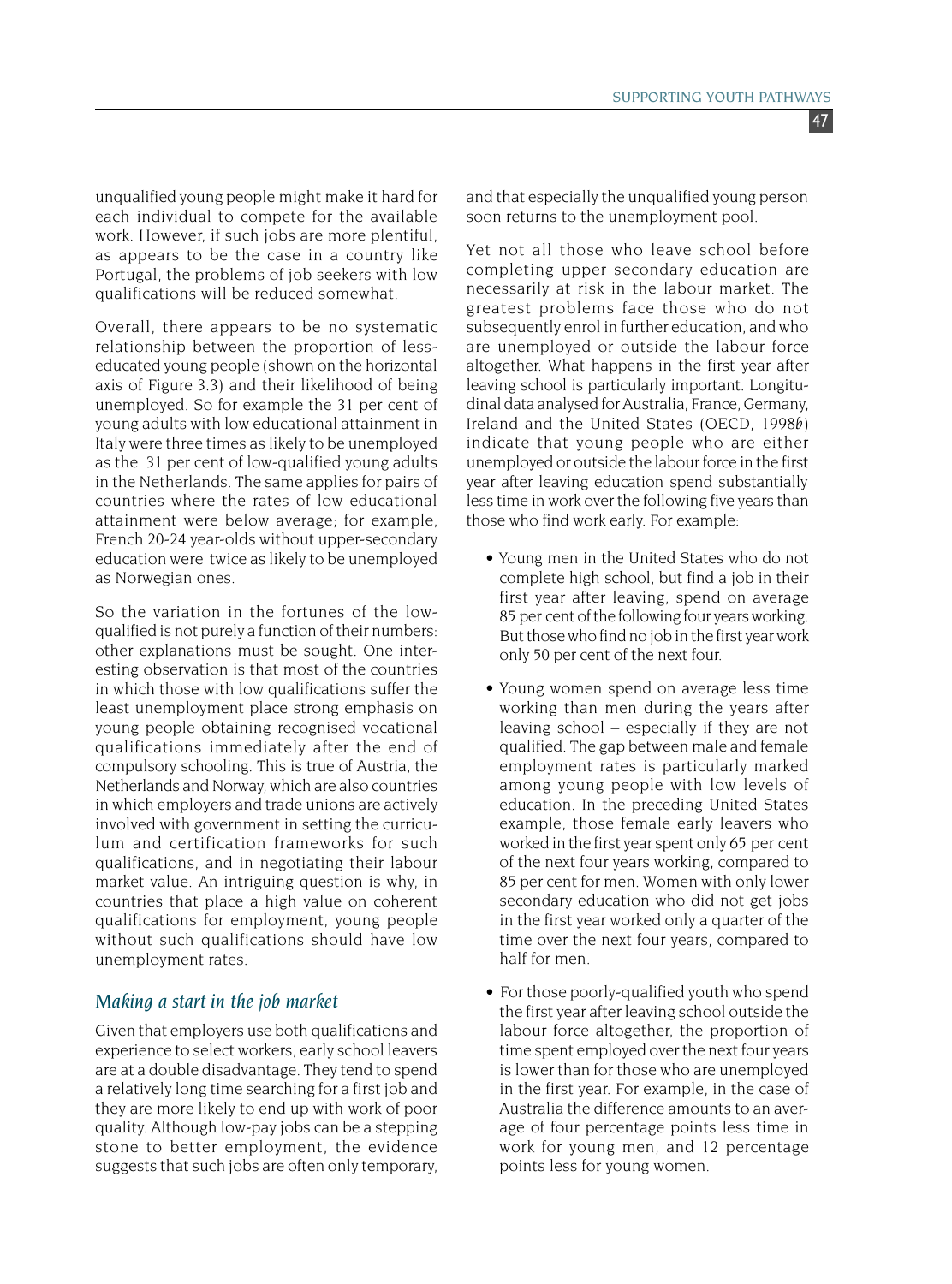These data reinforce the need for close monitoring of school leavers' labour market experiences and early action to ensure access to employment. Getting a job early matters, especially for those whose educational attainment is low.

Looking at the first five years out of school as a whole, there is striking variation in the experiences of people with low levels of qualifications in different countries. Figure 3.4 shows the average number of years that young people who have not completed upper secondary education are likely to spend employed over the first five years after leaving school in the five countries surveyed. This varies for men from 3.3 years in the United States to 4.4 in Germany, and for women from 1.7 years to 3.9 years in the same countries. It is also worth noting that:

- In some countries, notably Germany, being unemployed during the first year after leaving school early made less of a difference than in others to future working patterns. For example, women in Germany who were unemployed in the first year after leaving school spent on average half of the next five years working, rather than only a quarter as in the United States.
- People with higher qualifications are normally more likely to work in the years after leaving education than the less qualified. However the average of 4.4 years that young German men with low qualifications spend employed during their first five years in the labour force is actually greater than the 4.2 years spent working on average by young Australian men who have completed tertiary education (see data for Figure 3.4, p. 79). Since the young Germans concerned would not normally be qualified apprentices, these national differences among the employment experiences of education leavers are not due just to the features of the vocational training system.

# *Changes in skill demands*

Young people are also entering labour markets in which the particular types of skills and qualifications that are in demand are changing. A shift of employment away from agriculture and industry and towards the service sector of the economy is common to most countries. Employment in many service sector industries, such as retailing, hospitality and tourism, is youth intensive. Youth

# Figure 3.4 **Employment after leaving school early**

Average number of years spent employed over the first five years after leaving initial education by persons whose highest level of educational attainment is lower secondary education



*Source:* OECD (1998*b*). *Data for Figure 3.4: page 79.*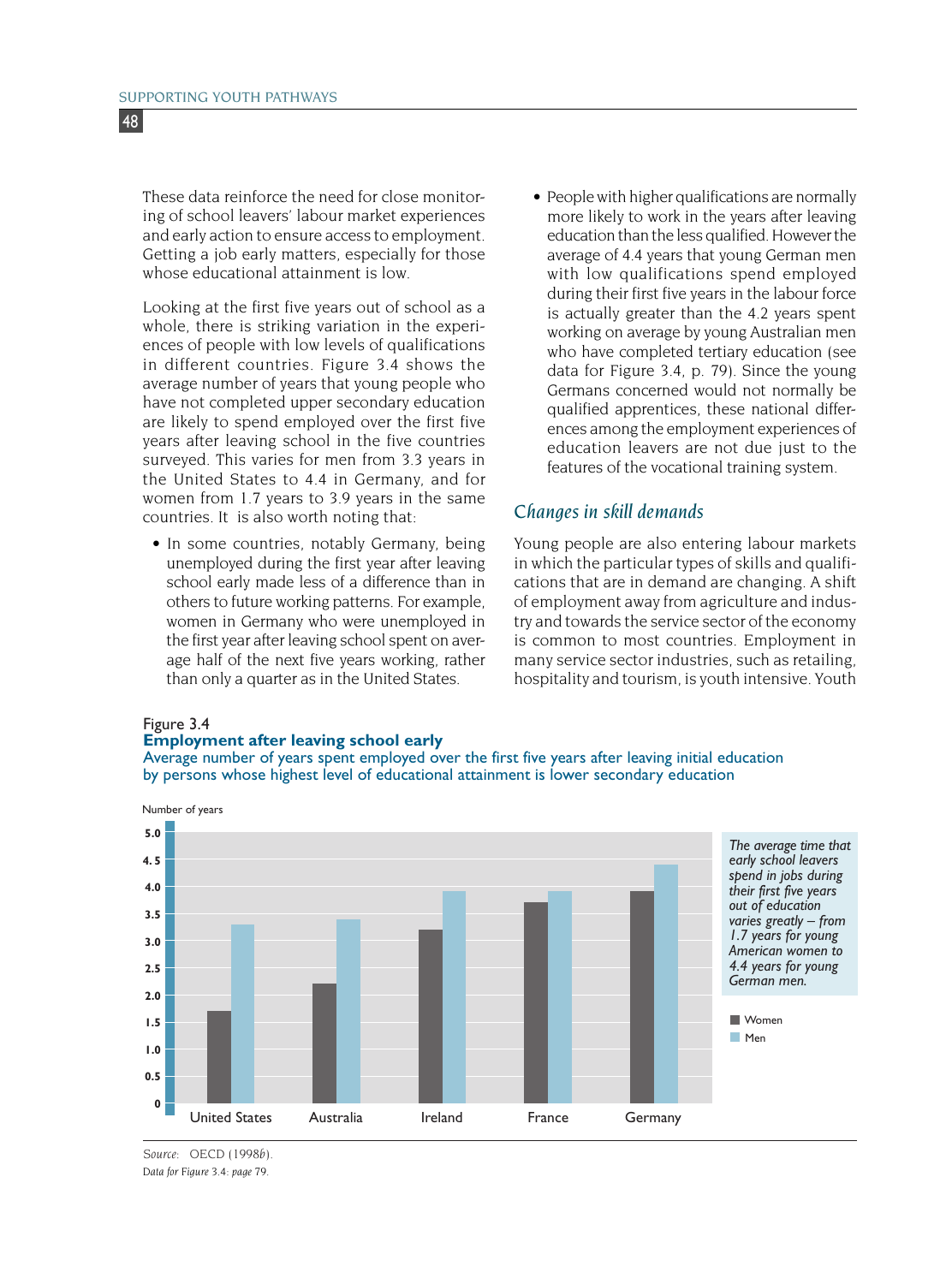



*Source:* OECD Education Database. *Data for Figure 3.5: page 79.*

employment is highly concentrated in a small number of industries. As Figure 3.5 shows, in most countries it is also more highly concentrated in the service sector than is adult employment (see also OECD, 1996*b*).

Service industry jobs can favour young people partly for positive reasons – for example where they require computer skills, adaptability or a proficiency in foreign languages. However, there are also many low-skill jobs in sectors like retailing and tourism where young people are over-represented.

The pathways into the service sector are often less clearly delineated than those into other sectors. Vocational qualifications in these industries are often recent in origin, not widely understood by employers, and less frequently required for employment than in other industries. Employers in service industries are likely to place particular emphasis on personal qualities, experience and general competences when selecting employees. Although young people cannot readily make up for lack of experience, the extent to which they acquire general skills through education and broad life experiences out of school can make a big difference to their prospects. So in some service industries such as finance, insurance, real estate and business services, there are few jobs for young people without some educational qualification. Conversely, poorly educated young people are over-represented in some nonservice industries such as agriculture, forestry and fishing, but these generally account for very small and declining proportions of total youth employment (Freysson, 1997).

# 4. **PATHWAYS THROUGH EDUCATION AND INTO WORK**

The ways in which young people move from initial education to employment depend on a complex set of interacting conditions. The nature of the available routes through education and training and into a first job are of particular relevance to policy makers.

Education systems in different countries vary greatly in the degree to which general and vocational studies complement each other and in the ways in which they are sequenced. Countries differ, for example, in terms of whether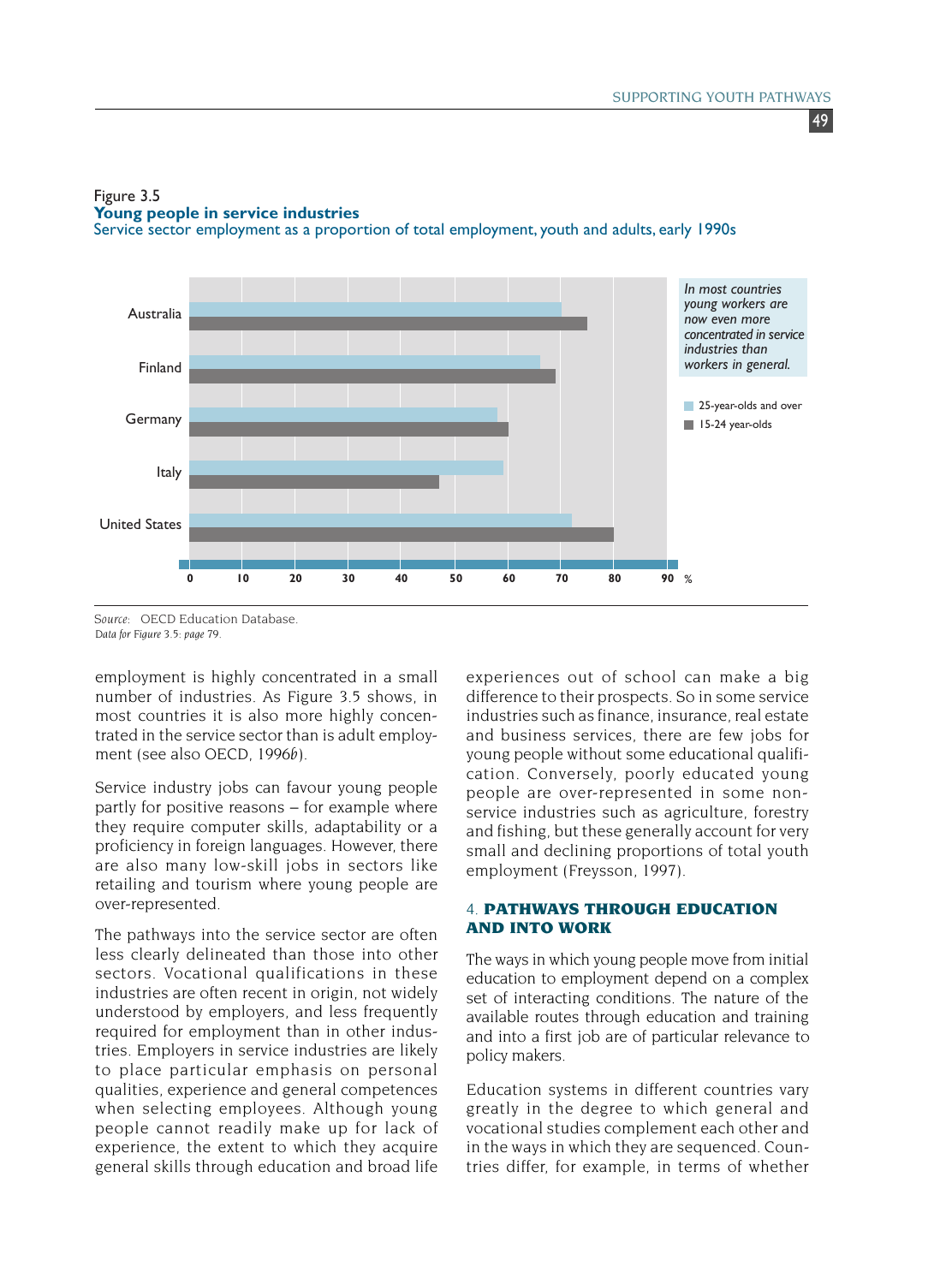general and vocational streams run in parallel or in integrated programmes, in terms of the breadth and depth of occupational qualifications, and in terms of the timing and nature of the choices that young people have to make between distinct pathways and labour market destinations.

It is useful to analyse the routes and choices available in terms of different kinds of *pathway.* Some are organised in "*institutionalised"* ways: young people have to choose between different programmes but have then relatively little choice over the courses that they take and the moment at which they "exit" from the chosen programme. Other pathways follow a more "*individuallyconstructed"* pattern: young people choose from a large range of frequently modularised and separately certified courses.

Very broadly speaking, the first type of pathway encourages the completion of programmes leading to recognised qualifications, while the latter type emphasises young people's personal initiative and responsibility in composing their own qualification profiles and determining their own exit points. Institutionalised pathways offer greater protection in the years after compulsory schooling; individually-constructed ones may offer greater flexibility to leave and later re-enter the system to build on partial qualifications. Parallel to these differences in pathways to qualification are mechanisms for entry into the labour market. In some systems this transition is dominated by collective agreements and regulations, with negotiations between employers, governments and trade unions playing an important role. Elsewhere, choices and connections between education and employment are left much more to the individual young person.

Looking more specifically at the types of pathway on offer immediately after compulsory education, most young people go through one of three routes: general education; predominantly schoolbased vocational pathways leading to work, to further education or to both; and apprenticeshiptype pathways in which learning within paid employment is combined with classroom learning. Part A of Figure 3.6 shows how many young people take each of these options in four countries whose transition arrangements are quite different, but which typify the range of approaches in OECD countries: Australia, Austria, the Czech Republic, and Norway. Part B of Figure 3.6 shows that these countries also have varied outcomes in terms of how many young people remain in some form of education at the age of 18 (an intermediate outcome of immediate postcompulsory provision) and how many are unemployed in their early 20s.

In *Australia* the great majority of young people enter a general education pathway at the end of compulsory schooling, and the choice of a vocational pathway is both delayed and made by relatively few people. Many of those completing the general education pathway enter work rather than further study. Transition to work thus follows a highly "individually-constructed" model. A significant minority of young people have difficulties in the transition process: 12 per cent leave education and training by the age of 16, and 10 per cent are unemployed in their early 20s. Various features of the pattern of educationemployment linkages in Australia are similar to those in much of Canada, in New Zealand, and in the United States.

In *Austria* young people choose between a general education and several vocational pathways at a relatively young age. Most opt for vocational/ technical pathways: a shorter or a long schoolbased vocational route (the latter qualifying young people for both technician level work and higher education), or apprenticeship. Most general education graduates enter tertiary study. This highly "institutionalised" model is also very inclusive: at the age of 16 only about 3 per cent of young people are not involved in education or training, and youth unemployment is low. Similar structures are found in other German-speaking countries and in Denmark.

In the *Czech Republic*, as in Austria, the choice between a general education and several vocational pathways is made at an early age, with most choosing the latter – but in this case the vocational options are all school-based. Each vocational pathway offers several possible exit points, one of which can qualify young people for tertiary study as well as for work. Most general education graduates enter tertiary education. At the age of 15 just 2 per cent of young people are not involved in education or training. The emphasis upon school-based vocational pathways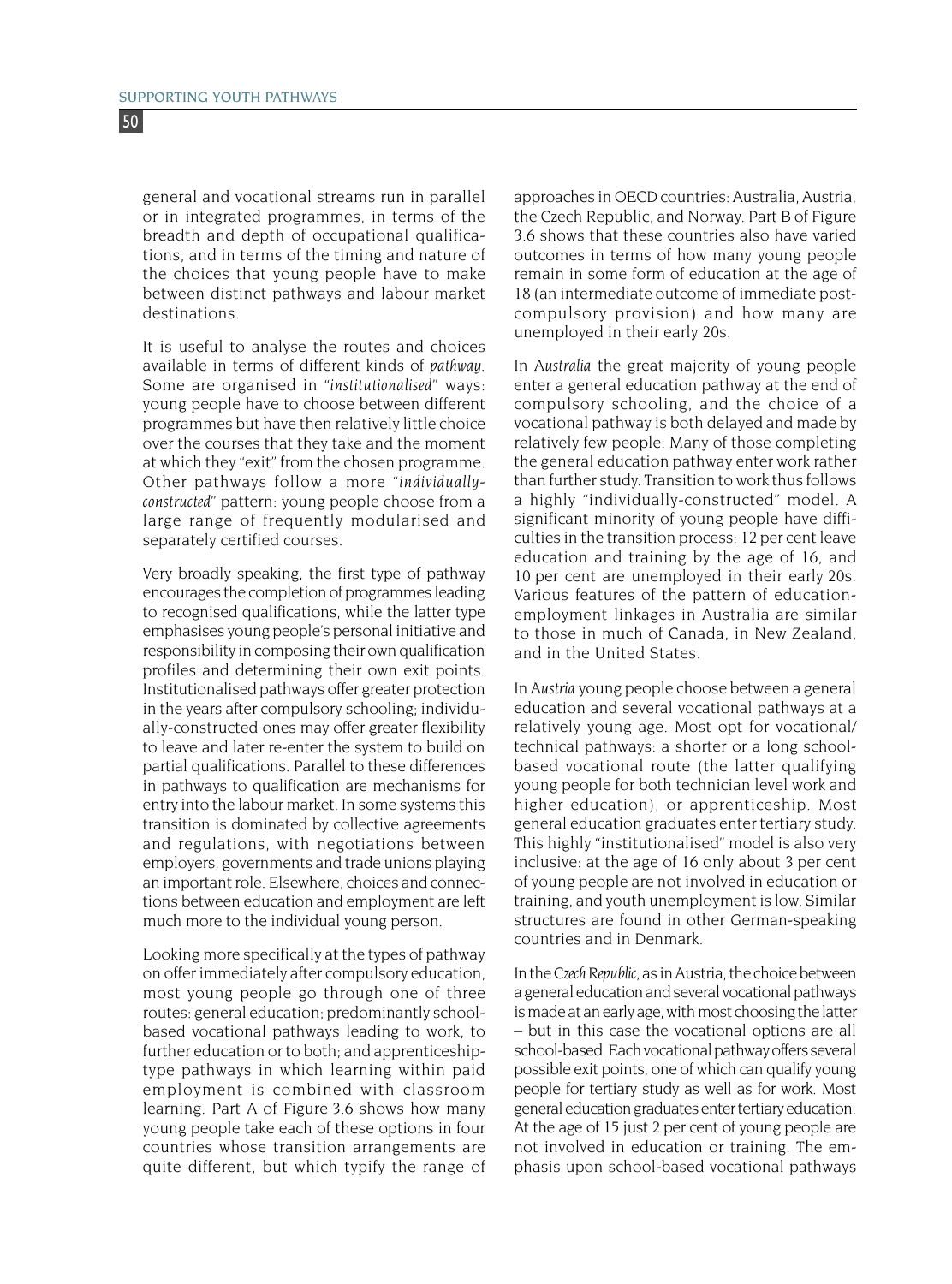# Figure 3.6 **Pathways from school into work**

Structure and duration of pathways from compulsory schooling to the labour market and further education, and selected education and employment outcomes, in four countries

#### **A. Pathways**



has points in common with approaches found in countries such as France and Italy.

In *Norway* the youth cohort is divided fairly evenly at the age of 16 between those who enter general education and those entering one of two vocational pathways. Structural linkages allow the latter to transfer to the general education pathway in order to qualify for tertiary education. Many of those completing the general education pathway enter work rather than further study. So Norway combines institutional pathways with aspects of individual construction – apparently with some success. At the age of 16, only 3 per cent of young people are not involved in education or training, and non-participation remains low at age 18. The Norwegian approach has much in common with that found in Sweden.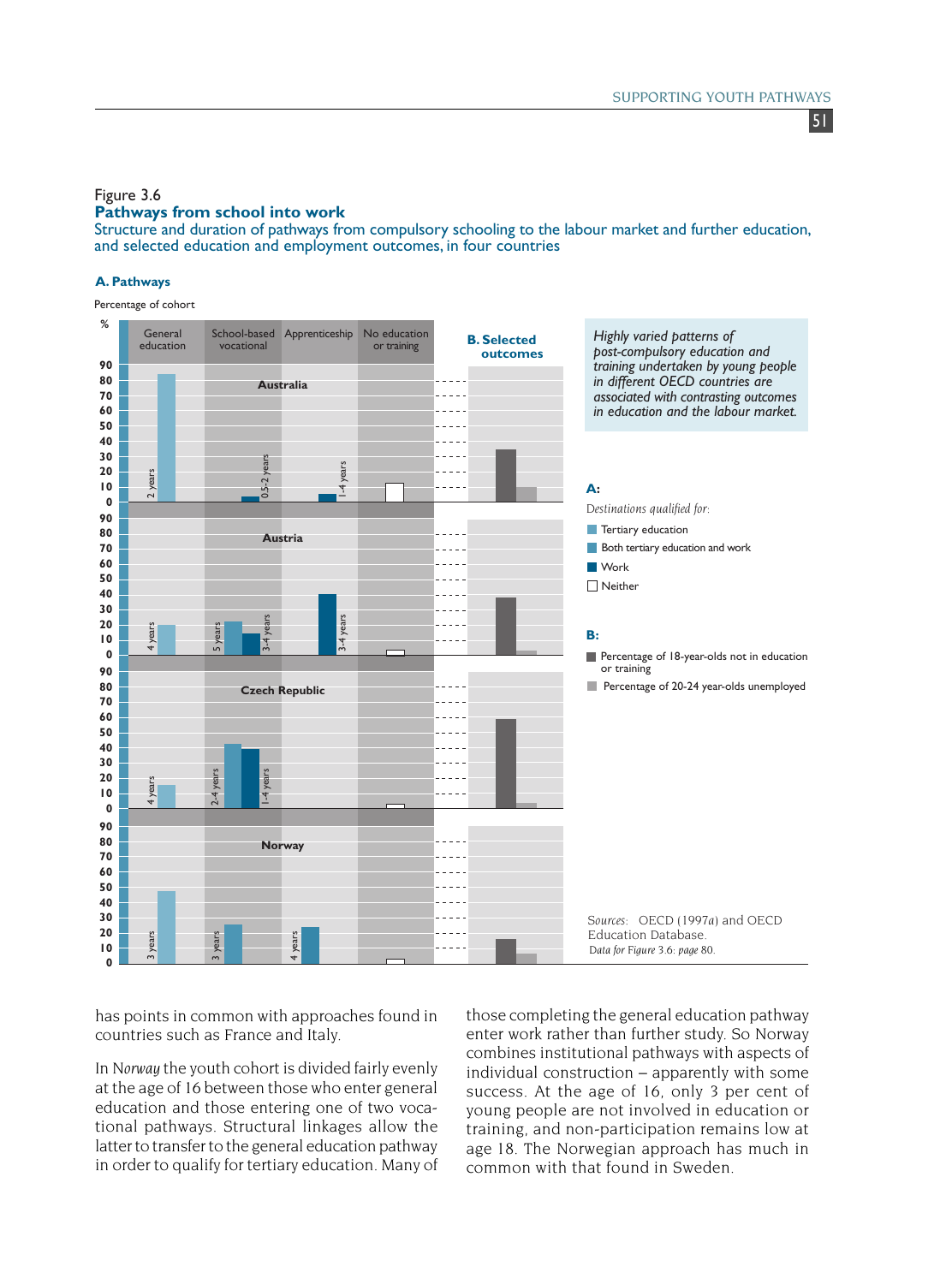The outcomes shown in Figure 3.6 are related at least in part to the nature and structure of pathways taken. In Austria, the very low proportion of 20- 24 year-olds who are unemployed appears to owe much to the ability of the vocational pathways in that country to connect a high proportion of young people to the labour market at a relatively early age, and to provide another significant part of the youth cohort (about 20 per cent) with high quality vocational qualifications combined with university entry certification. The high rate of educational participation at age 18 in Norway is partly due to the later starting age and long duration of all of its pathways, but also to the diversity of programs that they offer to meet the needs and interests of a wide spectrum of young people.

More generally, there is considerable evidence that institutional pathways can, where well designed, be effective in steering most young people into employment. The evidence on individually-constructed pathways is less clear. Their outcomes are by definition harder to pinpoint and classify, while their overall performance in terms of employment rates have been mixed rather than universally inferior to more institutionalised systems.

However, looking more closely at the dynamics of the transition, it appears that countries with welldeveloped pathways from education to work succeed in getting young people into their first job quickly, and in limiting long-term youth unemployment. This is important given the evidence discussed above showing the relationship between initial and subsequent employment rates of school leavers. Figure 3.7 shows that in general, in countries with the lowest youth unemployment to population ratios, the unemployed are often making a relatively short-term transition to work, rather than being long-term unemployed. In the three countries with youth unemployment rates of 10 per cent or below in 1995 – Austria, Denmark and Germany – relatively small minorities of the young unemployed were looking for their first job or had been out of work for over a year. These are all countries with well-defined institutionalised pathways, with strong links into employment. In contrast, in three of the five countries with the highest youth unemployment – Finland, Greece and Italy – three-quarters of those seeking jobs were looking for their first one, and in Greece and Italy at least half had been looking for work for over a year.

Analysis of pathways, and of their relationship to education and labour market outcomes (OECD, 1996*b* and 1998*a*) suggests the following lessons:

- Delaying entry to vocational pathways can reduce their attractiveness to young people, especially in countries where choices have traditionally had to be made at an early age, or where the value of vocational qualifications in the labour market is perceived to be unsatisfactory.
- Ensuring that vocational pathways can qualify young people for both work and tertiary study increases their attractiveness.
- Offering a range of pathways suited to differing interests and needs at the end of compulsory education encourages a higher proportion of young people to remain in education and training.
- Ensuring broad pathways with multiple exit points increases their holding power and attractiveness, as does ensuring that there are opportunities for young people to cross from one pathway to another with minimal loss of time.
- Vocational pathways that involve strong links to employers and enterprises result in better immediate labour market outcomes for young people than do those with weak links.

#### 5. **POLICY RESPONSES**

The above analysis has demonstrated some of the difficulties facing the one-quarter of young people in OECD countries who leave school without completing an upper-secondary education. Changes in the labour market and the wider economy mean that they find it hard to gain stable employment and thereby to start a process of successful integration into society. Without recognised qualifications, they are more likely to enter part-time or temporary work, or unemployment, or be outside the labour force altogether. Longitudinal analyses suggest that a poor start in the labour market can be difficult to overcome, especially for those with low levels of initial qualifications.

A strategy to ensure that young people are equipped for an effective transition to work and adult life should therefore aim first and foremost to prevent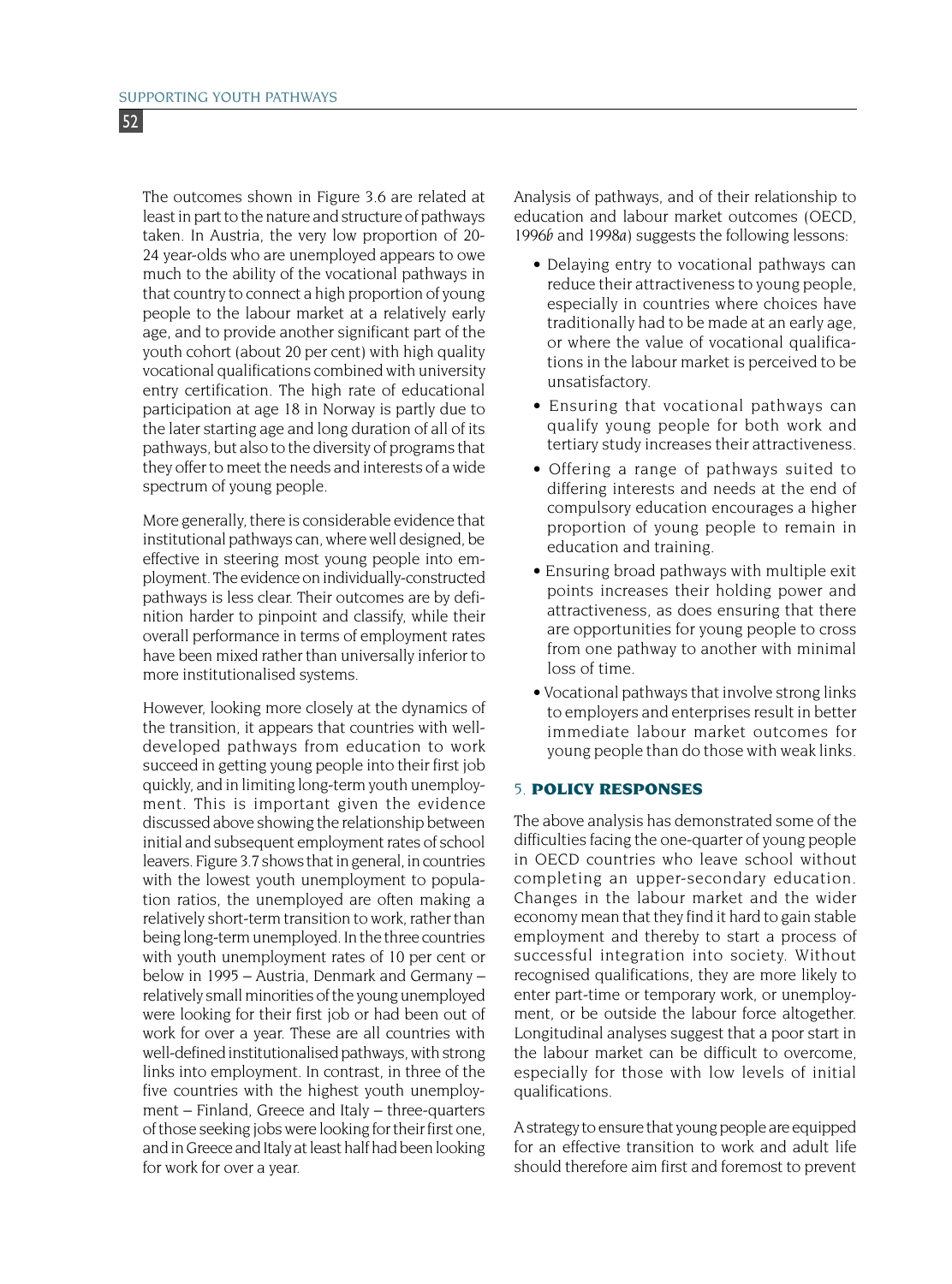**Percentage of unemployed 15-24 year-olds who:**

53

# Figure 3.7 **Characteristics of the young unemployed, 1995**

Percentage of 15-24 year-olds who are unemployed, who are seeking their first job, or who have been unemployed for 12 months or more

**20 15 10 5 0 % % 0 20 40 60 80** are seeking their first job have been unemployed for 12 months or more *In countries where many young people are unemployed, they are often more likely than average to have moved directly from education to unemployment or to have been out of work for over a year.* **who are unemployed** Finland Spain Italy Greece Ireland **Netherlands** Germany Austria Denmark United Kingdom Belgium Portugal Sweden France

*Source:* EUROSTAT (1997). *Data for Figure 3.7: page 80.*

**Percentage of 15-24 year-olds**

failure at school. However, improving success in education is not, on its own, sufficient for overcoming youth unemployment and other problems in the transition to work and adult society. The evidence shows that both for groups with and without educational qualifications, early labour market prospects vary greatly from one country to another.

Apprenticeship systems in the German-speaking and some other countries have a good track record of keeping youth unemployment in the 15-19 age group at comparatively very low levels and at ensuring that these labour market benefits persist for young adults. This has led to many efforts at developing similar arrangements in other countries. Over the years it has become obvious, however, that a whole range of social, economic and political conditions need to be fulfilled for apprenticeship systems to function successfully. Such conditions include the self-organisation of employers and their collective co-operation with public authorities in designing and implementing training regulations, as well as the content and modes of certification. Another necessary condition seems to be the existence of a strong sense of social partnership between governments, employers and trade unions, which obliges those involved in designing and regulating apprenticeship systems to collaborate and negotiate. This means that responses to changing needs and conditions can only be implemented after lengthy and extensive analysis, consultation and policy debate among all the actors who then tend to identify with, and support, the negotiated outcomes. Substantial resources, including patience, are required for these processes to work their way through.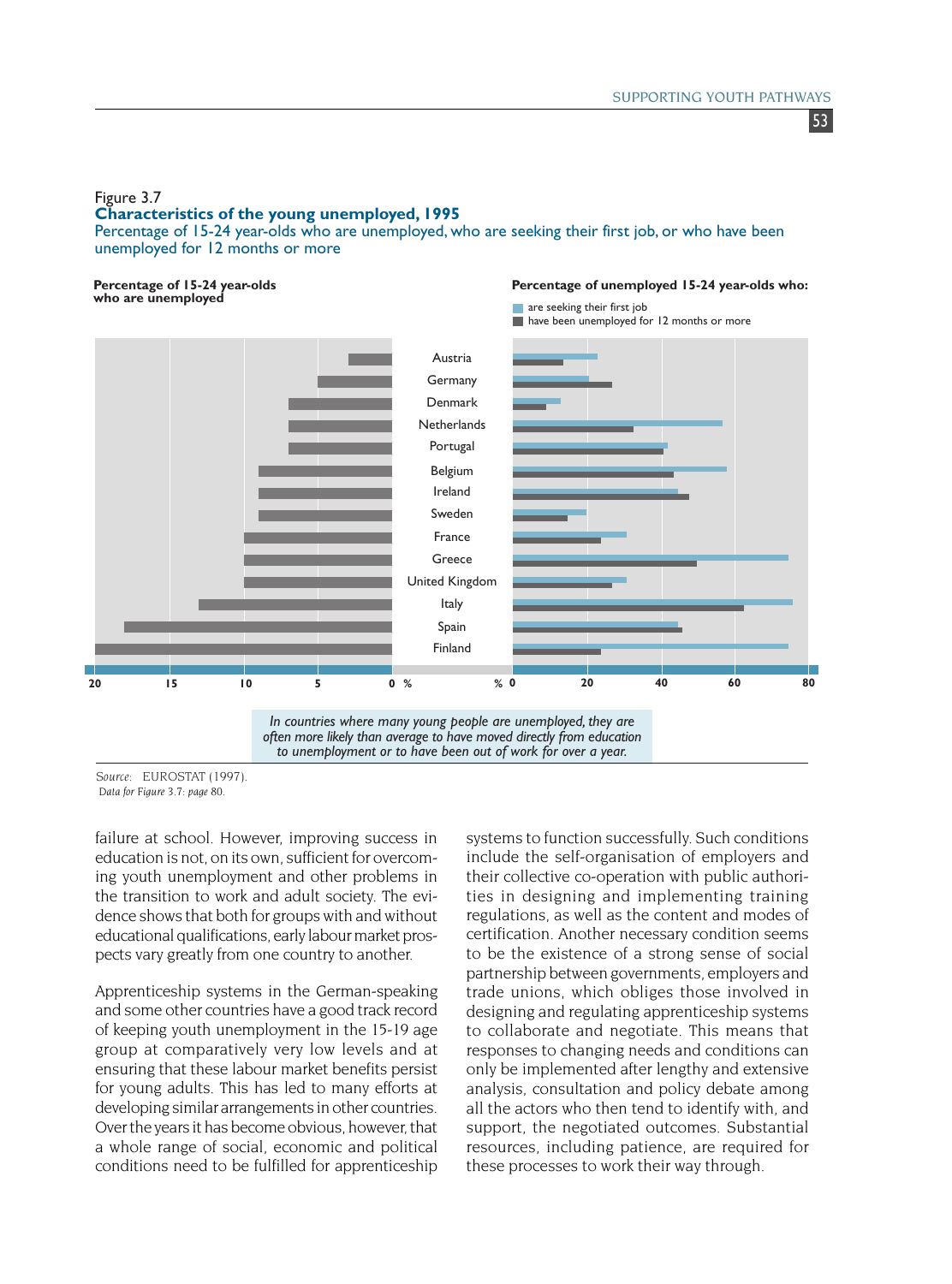These conditions are far from being fulfilled in most OECD countries. Moreover, the apprenticeship countries typically have education systems where lower secondary education is non-comprehensive (that is, children are tracked into at least two different streams at a young age), where general and vocational pathways are often strongly isolated from each other at the upper secondary level, and where only limited bridges have been established between apprenticeship training and higher education. Many other countries rejected such features of their own education systems during the 1960s and 1970s, and moved towards more comprehensive models of secondary education. Finally, even in the apprenticeship countries, increasing proportions of young people have tended in recent years to choose general rather than vocational education, and full-time vocational/technical schools rather than apprenticeship, while firms have been

increasingly reluctant to provide training places.

# *Double-qualifying pathways*

Traditional apprenticeship arrangements may therefore not provide the most relevant "model" for other OECD countries seeking to reduce youth unemployment and to improve young people's transition from education to work. More broadly applicable solutions in the long run may lie in developing pathways that respond flexibly to young people's desire to access tertiary education, and at the same time provide them with occupational qualifications that are valued in the labour market. Depending on the occupational structures and the readiness of enterprises to provide training in each industry, such pathways may encompass many types of early contact with the labour market, ranging from formal apprenticeships to internships and student projects.

A number of countries, especially in Europe, are currently seeking to develop double-qualifying pathways that can lead to both tertiary education and the labour market. Pathways that provide such combinations of qualifications can encourage lifelong learning, by enabling students to see the worlds of work and study as intertwined. The effective provision of such pathways, though, requires far-reaching changes in curriculum, pedagogy and assessment, and strong partnerships between schools, enterprises and tertiary institutions.

Austria is a particularly interesting country in this respect, because it has for many years offered a vocational/technical pathway in full-time schools (BHS) that is highly regarded by employers and which also provides access to higher education. The curriculum of these schools usually includes obligatory summer internships, in which students are typically required to solve real problems in the host enterprise. Even though this pathway takes one year longer than the other four-year programmes of upper secondary education, young Austrians are increasingly preferring this type of programme to apprenticeship and to shorter school-based vocational education. The immediate employment prospects of the graduates from the BHS schools are at least as good as, and often better then, those of apprentices. In addition, because of the access their qualification provides to higher education, the BHS graduates are often able to build more substantial careers.

Other types of institution that have the potential to produce similar results include the community colleges of North America. While serving a much more varied population, they offer school leavers the opportunity to obtain occupational qualifications and/or to prepare for entry into higher education. Although the community colleges may not have the structured forms of enterprise involvement and workplace contact of the Austrian-type institutions, many have developed successful partnerships with local and regional industry, as well as with higher education institutions.

# *Policy coherence*

Beyond consideration of the specific organisational forms that post-compulsory education and training pathways should take, there is the wider issue of how societies can develop coherent education, labour and social policies to help young people in their transition to work and adult life. The most sustained example of such coherence is probably to be found in the *youth guarantee* approach which the Nordic countries have been developing over the past two decades. The evolution of this idea has led to the concept of a guaranteed *opportunity* for all through a position in either education, training or work. Whether each individual takes up the opportunity is ultimately his or her own